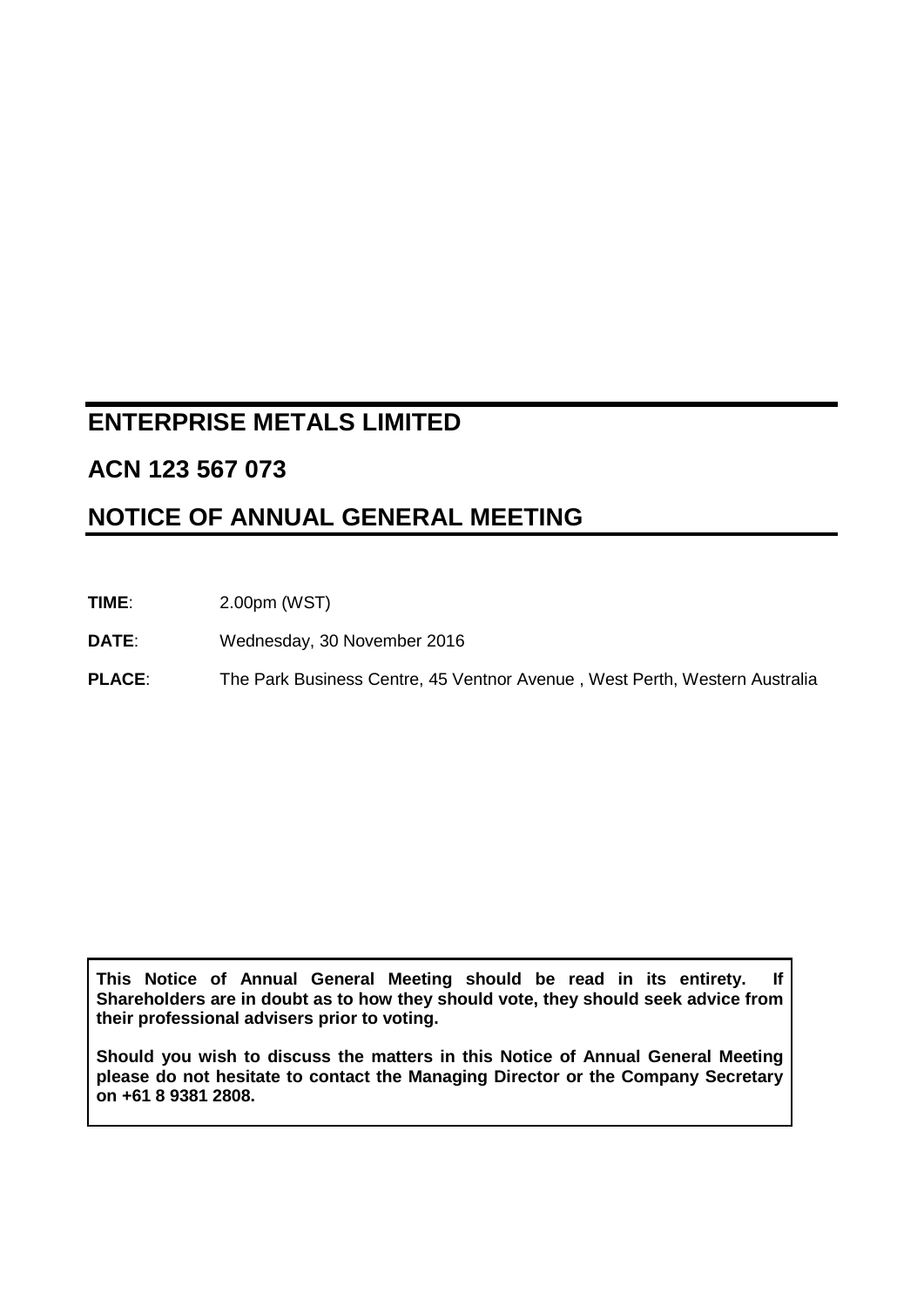# **ENTERPRISE METALS LIMITED ACN 123 567 073 NOTICE OF ANNUAL GENERAL MEETING**

Notice is hereby given that the Annual General Meeting of the Shareholders of Enterprise Metals Limited ("Enterprise" or "the Company") will be held as follows:

**TIME: 2.00pm (WST)**

**DATE: Wednesday, 30 November 2016**

#### **LOCATION: The Park Business Centre, 45 Ventnor Avenue , West Perth, Western Australia**

**This Notice of Annual General Meeting should be read in its entirety. If Shareholders are in doubt as to how they should vote, they should seek advice from their professional advisers without delay.**

**If you wish to discuss any aspects of this document with the Company, please contact the Managing Director or the Company Secretary on +61 8 9381 2808.**

Words and phrases used in the Resolutions are defined in Section 9 of the accompanying Explanatory Statement and these words and phrases have the same meaning in this Notice of Annual General Meeting as defined in the Explanatory Statement.

#### **AGENDA**

#### **ORDINARY BUSINESS**

#### **Financial Statements and Reports**

To receive and consider the annual financial report of the Company for the financial year ended 30 June 2016 including the declaration of the Directors, the Directors' report, the Remuneration Report and the auditor's report.

## **Resolution 1 - Adoption of Remuneration Report**

To consider and, if thought fit, to pass, the following resolution as a **non-binding** resolution:

**"That, for the purpose of section 250R(2) of the Corporations Act, approval is given for the adoption of the Remuneration Report as contained in the Company's annual financial report for the financial year ended 30 June 2016."**

*Note: Pursuant to section 250R(3) of the Corporations Act, the vote on this Resolution is advisory only and does not bind the Directors or the Company.*

## **Voting Exclusion Statement**

A vote on this Resolution must not be cast (in any capacity) by or on behalf of any of the following persons:

- (a) a member of the Key Management Personnel, details of whose remuneration are included in the Remuneration Report; or
- (b) a Closely Related Party of such a member.

However, a person described above may vote on this Resolution if: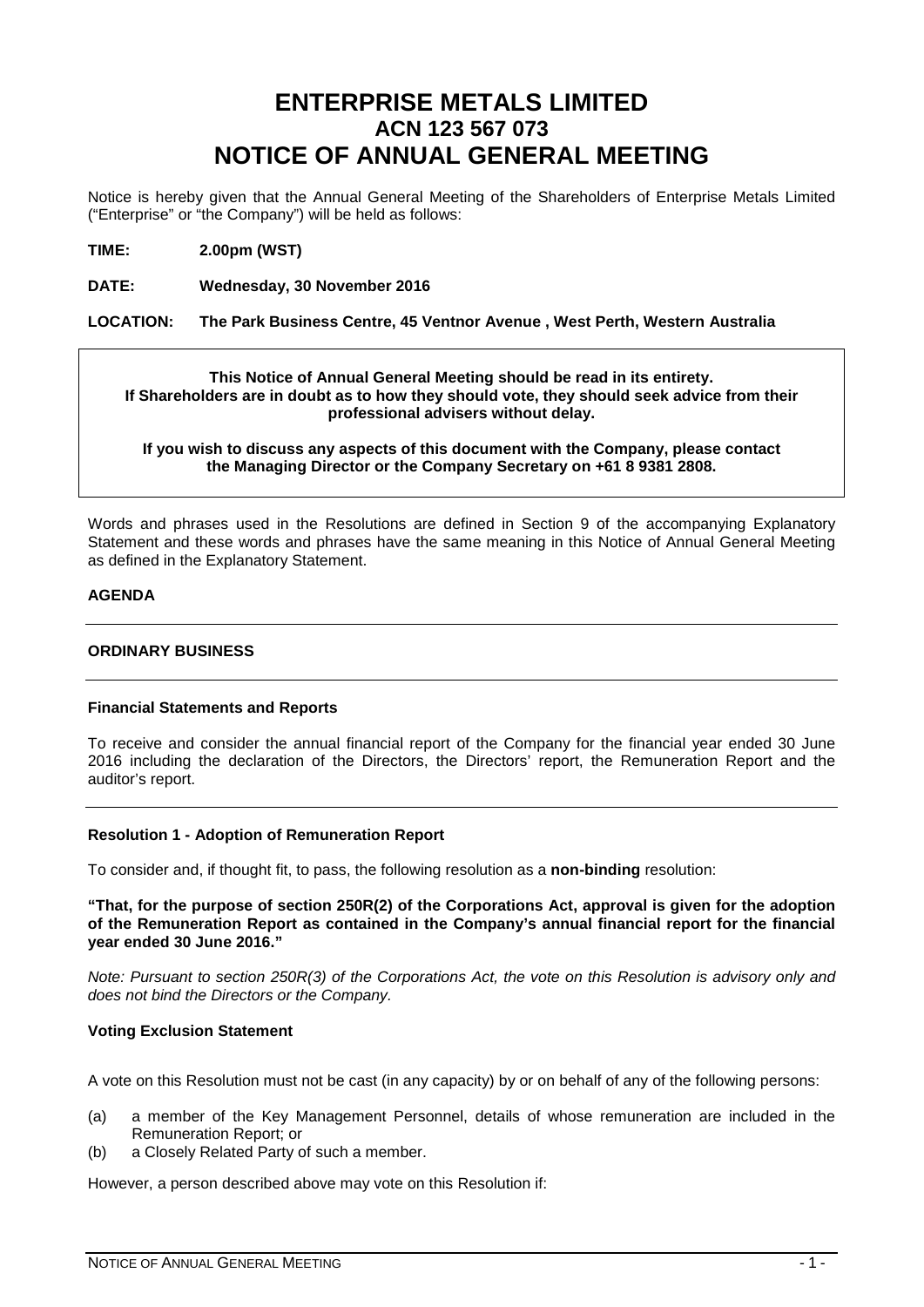

- (c) the person is acting as proxy and the proxy form specifies how the proxy is to vote, and the vote is not cast on behalf of a person who is otherwise excluded from voting on this Resolution as described in sub-paragraphs (a) or (b) above; or
- (d) the person is the chair of the Annual General Meeting voting an undirected proxy which expressly authorises the chair to vote the proxy on a resolution connected with the remuneration of a member of Key Management Personnel.

#### **Resolution 2 - Re-election of Director – Dr Allan Trench**

To consider and, if thought fit, to pass, the following resolution as an ordinary resolution:

**"That Dr Allan Trench a Director of the Company who retires by rotation in accordance with clause 16.4(a) of the Company's Constitution and Listing Rule 14.4 and, being eligible, offers himself for reelection, be re-elected as a Director of the Company."**

#### **Resolution 3 - Re-election of Director – Dr Zhijun He**

To consider and, if thought fit, to pass, the following resolution as an ordinary resolution:

**"That Dr Zhijun He a Director of the Company who retires by rotation in accordance with clause 16.3(b) of the Company's Constitution and Listing Rule 14.4 and, being eligible, offers himself for reelection, be re-elected as a Director of the Company."**

#### **Resolution 4: Ratification of Share Placement**

To consider and, if thought fit, to pass, with or without amendment, the following Resolution as an ordinary resolution:

**"That pursuant to ASX Listing Rule 7.4, the issue on 21 April 2016 of 6,389,889 Shares at an issue price of \$0.018 per Share on the terms and conditions set out in the Explanatory Statement be ratified."**

#### **Voting Exclusion Statement**

The Company will disregard any votes cast on this Resolution by a person who participated in the issue and an Associate of those persons.However, the Company will not disregard a vote if (a) it is cast by the person as proxy for a person who is entitled to vote, in accordance with the directions on the Proxy Form or (b) it is cast by the person chairing the General Meeting as proxy for a person who is entitled to vote, in accordance with a direction on the Proxy Form to vote as the proxy decides.

#### **Resolution 5 - Approval of Issue of Shares in Lieu of Outstanding Director's Fees to Dr Jingbin Wang (or his nominee)**

To consider and, if thought fit, to pass, with or without amendment, the following Resolution as an ordinary resolution:

**"That for the purposes of ASX Listing Rule 10.11, approval is given for the Company to issue Shares in lieu of outstanding director's fees to Dr Jingbin Wang or his nominee on the terms and conditions set out in the Explanatory Statement."**

#### **Voting Exclusion Statement**

The Company will disregard any votes cast on this Resolution by Dr Wang and any associate of Dr Wang. However, the Company need not disregard a vote if (a) it is cast by a person as proxy for a person who is entitled to vote, in accordance with the directions on the proxy form or (b) it is cast by the person chairing the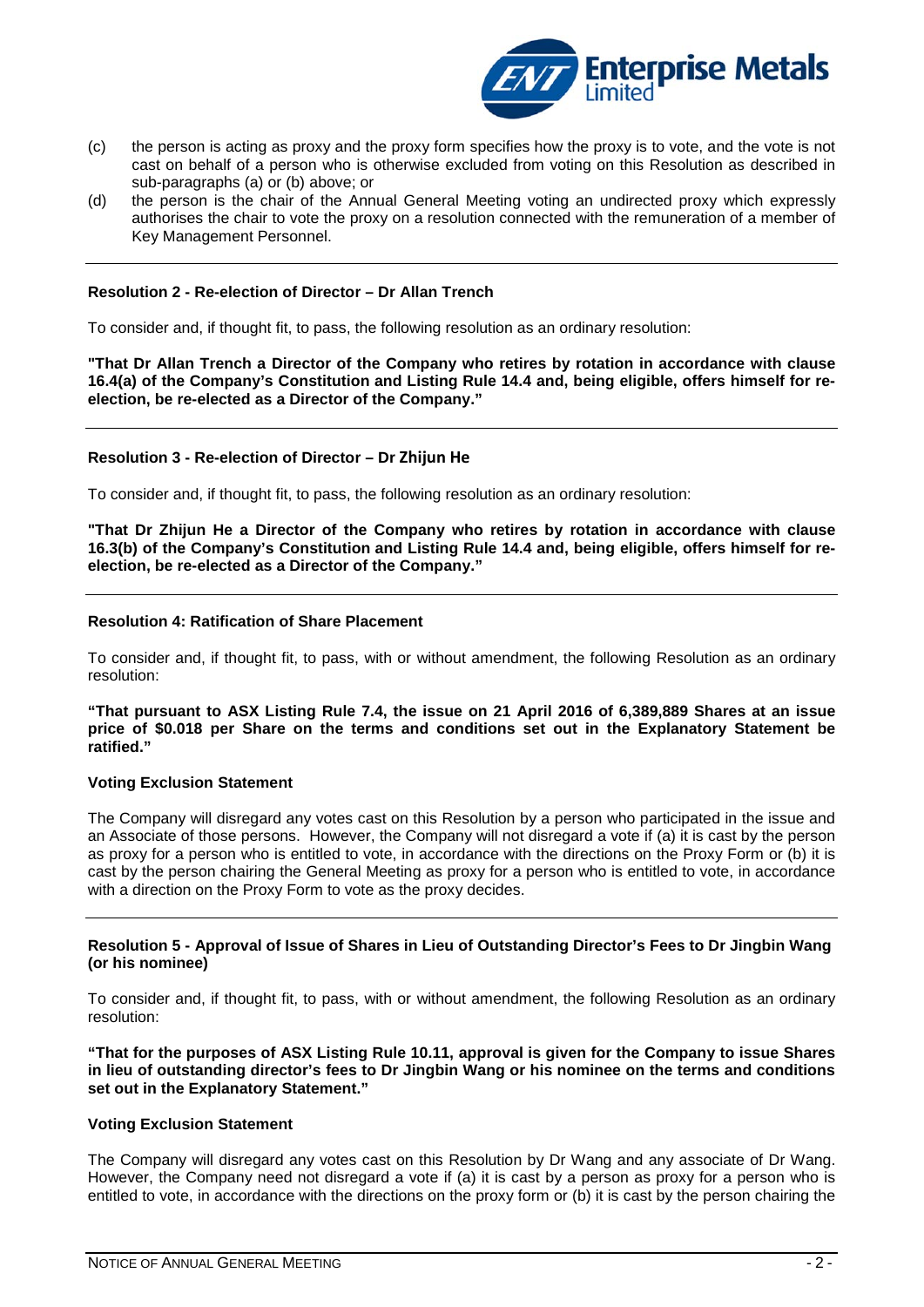

meeting as proxy for a person who is entitled to vote, in accordance with a direction on the proxy form to vote as the proxy decides.

The Company will also disregard any votes cast on this Resolution by any member of the Key Management Personnel or their Closely Related Parties as proxy for another person where the Proxy Form does not specify how the proxy is to vote, with the exception that votes cast by the Chairman as proxy appointed in writing, in accordance with a direction on the Proxy Form to vote as the proxy decides, will not be excluded.

#### **Resolution 6 - Approval of Issue of Shares in Lieu of Outstanding Director's Fees to Dr Allan Trench (or his nominee)**

To consider and, if thought fit, to pass, with or without amendment, the following Resolution as an ordinary resolution:

**"That for the purposes of ASX Listing Rule 10.11, approval is given for the Company to issue Shares in lieu of outstanding director's fees to Dr Allan Trench or his nominee on the terms and conditions set out in the Explanatory Statement."**

#### **Voting Exclusion Statement**

The Company will disregard any votes cast on this Resolution by Dr Trench and any associate of Dr Trench. However, the Company need not disregard a vote if (a) it is cast by a person as proxy for a person who is entitled to vote, in accordance with the directions on the proxy form or (b) it is cast by the person chairing the meeting as proxy for a person who is entitled to vote, in accordance with a direction on the proxy form to vote as the proxy decides.

The Company will also disregard any votes cast on this Resolution by any member of the Key Management Personnel or their Closely Related Parties as proxy for another person where the Proxy Form does not specify how the proxy is to vote, with the exception that votes cast by the Chairman as proxy appointed in writing, in accordance with a direction on the Proxy Form to vote as the proxy decides, will not be excluded.

Dated this 26 October 2016

By order of the Board

un Middlena

Sam Middlemas Company Secretary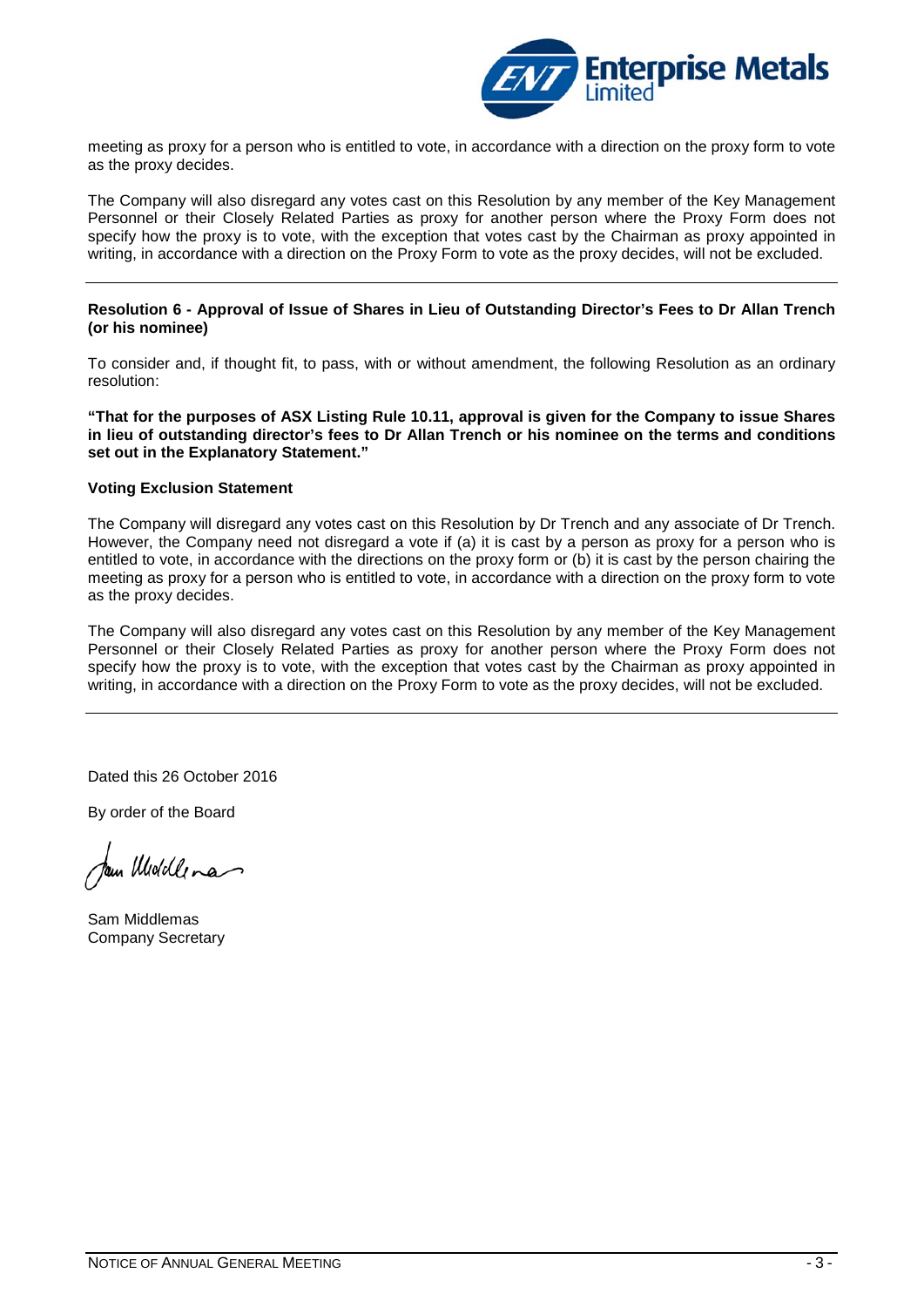

## **EXPLANATORY STATEMENT**

Shareholders are referred to the Explanatory Statement accompanying and forming part of this Notice of Annual General Meeting for further explanation of the Resolutions.

## **PROXIES**

Members are encouraged to attend the meeting, but if you are unable to attend the meeting, we encourage you to complete and return the enclosed Proxy Form.

In accordance with section 249L of the Corporations Act, Shareholders are advised that:

- each Shareholder has the right to appoint a proxy;
- the proxy need not be a Shareholder of the Company; and
- a Shareholder who is entitled to cast two or more votes may appoint two proxies and may specify the proportion or number of votes each proxy is appointed to exercise.

To vote by proxy, please complete and sign the enclosed Proxy Form and return by:

- delivering it to Enterprise Metals Limited, Suite 2, 91 Hay Street, Subiaco, Western Australia;
- posting it to Enterprise Metals Limited, PO Box 8216, Subiaco East WA 6008, Australia; or
- faxing it to the Company on facsimile number +61 8 9381 5545.

To be effective, a Proxy Form and, if the Proxy Form is signed by the shareholder's attorney, the authority under which the appointment is signed (or a certified copy of that authority) must be received by the Company not later than 48 hours before the time specified for the commencement of the Annual General Meeting.

#### **CORPORATE REPRESENTATIVES**

A body corporate that is a Shareholder, or which has been appointed as proxy, may appoint an individual to act as its representative at the Annual General Meeting. The appointment must comply with the requirements of section 250D of the Corporations Act. The representative should bring to the meeting evidence of his or her appointment, including any authority under which it is signed, unless it has previously been given to the Company.

# **DATE FOR DETERMINING HOLDERS OF SHARES**

In accordance with Regulation 7.11.37 of the *Corporations Regulations 2001* (Cth), the Directors have set a date to determine the identity of those entitled to attend and vote at the Annual General Meeting. For the purposes of determining voting entitlements at the Annual General Meeting, Shares will be taken to be held by the persons who are registered as holding at 5.00pm (WST) on 28 November 2016. Accordingly, transactions registered after that time will be disregarded in determining entitlements to attend and vote at the Annual General Meeting.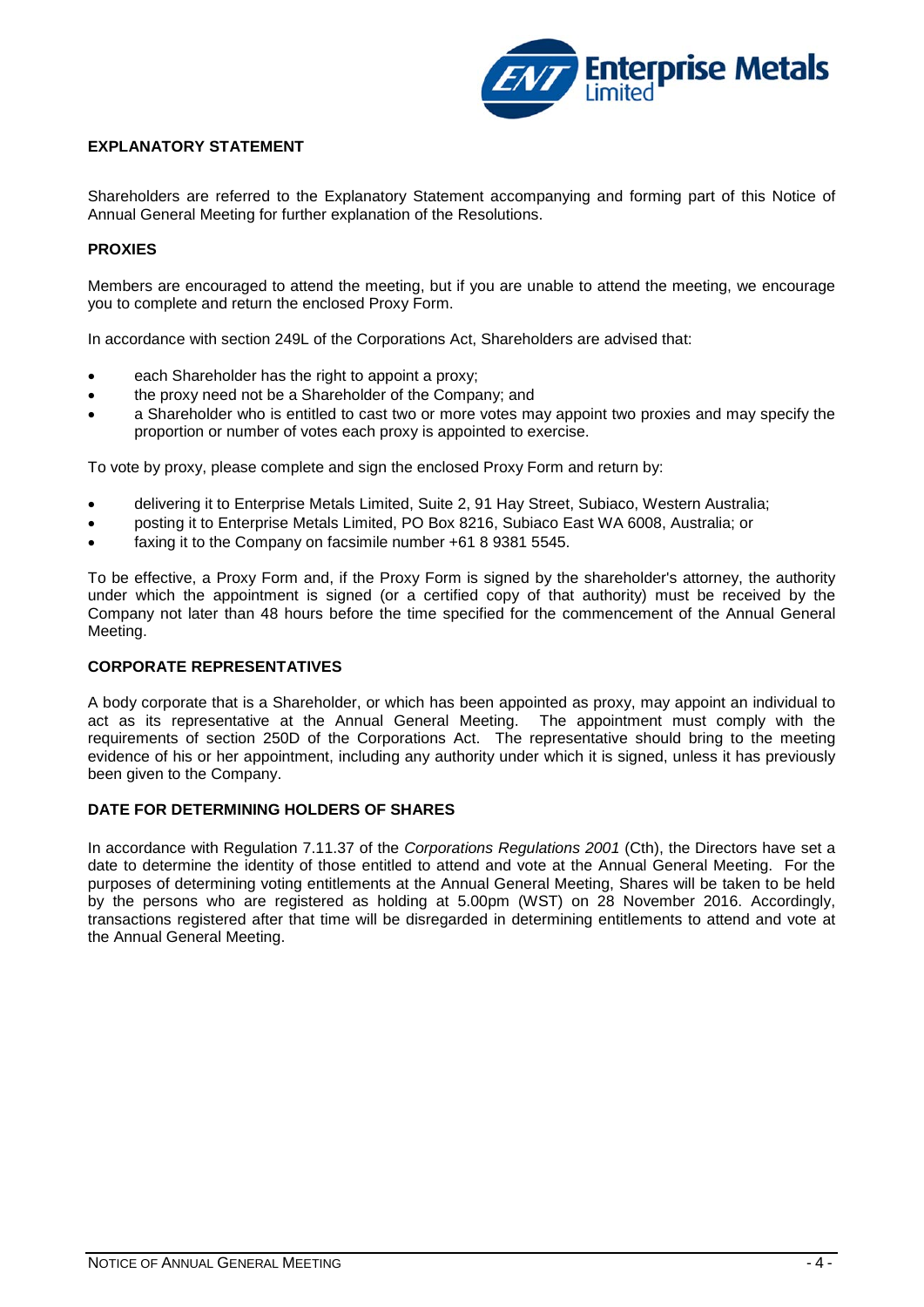# **ENTERPRISE METALS LIMITED ACN 123 567 073**

# **EXPLANATORY STATEMENT TO SHAREHOLDERS**

## **1. ACTION TO BE TAKEN BY SHAREHOLDERS**

This Explanatory Statement sets out information about the Resolutions to be considered by the Shareholders at the Annual General Meeting. Defined terms used in this Explanatory Statement are set out in Section 9. Accompanying this Explanatory Statement is the Notice of Annual General Meeting convening the Annual General Meeting and a Proxy Form.

Shareholders are encouraged to attend and vote on the Resolutions to be put to the Annual General Meeting. If a Shareholder is not able to attend and vote at the Annual General Meeting, the Shareholder may complete the Proxy Form and return it not later than 48 hours before the time specified for the commencement of the Annual General Meeting.

## **2. ANNUAL FINANCIAL REPORTS**

The Corporations Act requires the Company's financial statements and reports of the Directors and of the auditor for the year ended 30 June 2016 to be laid before the Annual General Meeting. The financial statements and the reports of the Directors and of the auditor are contained in the Company's 2016 Annual Report, a copy of which is available on the Company's website at www.enterprisemetals.com.au.

Whilst no Resolution is required in relation to this item, Shareholders should consider the documents and raise any matters of interest with the Directors when this item is being considered.

A representative from the Company's auditors will be invited to the meeting and Shareholders will have an opportunity to ask the auditor questions in relation to the conduct of the audit, the auditor's report, the Company's accounting policies and the independence of the auditor.

## **3. RESOLUTION 1: ADOPTION OF REMUNERATION REPORT**

The Remuneration Report is required to be considered for adoption in accordance with section 250R of the Corporations Act. The Remuneration Report sets out the Company's remuneration arrangements for the Directors and senior management of the Company. The Remuneration Report is part of the Directors' Report contained in the annual financial report of the Company for the financial year ending 30 June 2016.

A reasonable opportunity will be given for the discussion of the Remuneration Report at the Annual General Meeting. Shareholders should note that the vote on this Resolution is advisory only and does not bind the Company or the Directors.

If at least 25% of the votes cast on the Resolution are voted against adoption of the Remuneration Report at the Annual General Meeting, and then again at the Company's 2017 annual general meeting, the Company will be required to put to Shareholders a resolution proposing the calling of an extraordinary general meeting to consider the appointment of Directors of the Company ("Spill Resolution"). If more than 50% of Shareholders vote in favour of the Spill Resolution, the Company must convene the extraordinary general meeting ("Spill Meeting") within 90 days of the Company's 2017 annual general meeting. All of the Directors who were in office when the Company's 2017 Directors' Report was approved, other than the Managing Director of the Company, will cease to hold office immediately before the end of the Spill Meeting but may stand for re-election at the Spill Meeting. Following the Spill Meeting those persons whose election or re-election as Directors is approved will be the Directors of the Company.

The Company's Shareholders have approved the Remuneration Report at each previous annual general meeting.

A Spill Resolution will not be required at this Annual General Meeting as the votes against the Remuneration Report at the Company's 2015 annual general meeting were less than 25%.

The Chairman intends to exercise all undirected proxies in favour of Resolution 1. If the Chairman of the Annual General Meeting is appointed as your proxy and you have not specified the way the Chairman is to vote on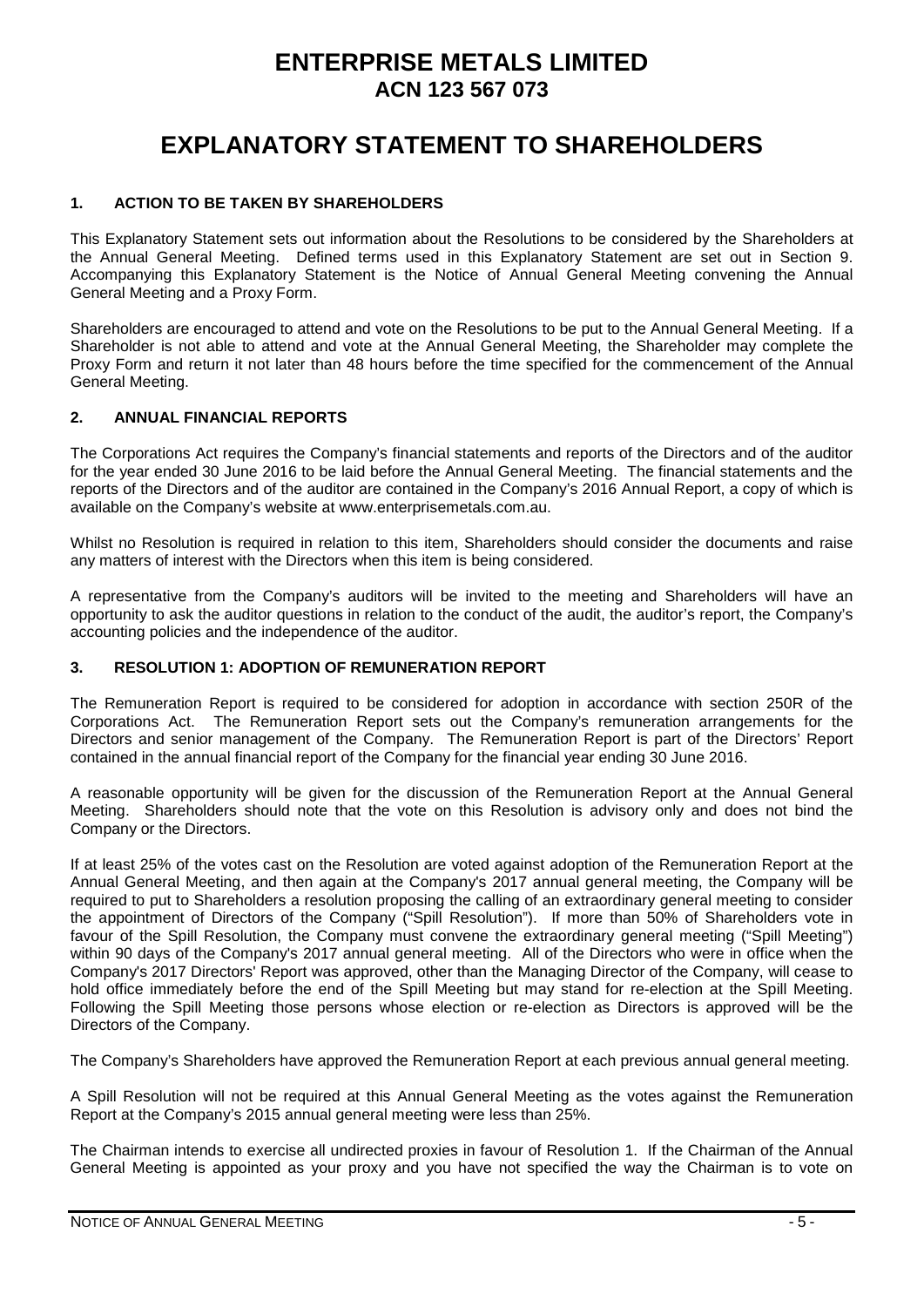Resolution 1, by signing and returning the Proxy Form, the Shareholder is considered to have provided the Chairman with an express authorisation for the Chairman to vote the proxy in accordance with the Chairman's intention.

# **4. RESOLUTION 2 – RE-ELECTION OF DIRECTOR – DR ALLAN TRENCH**

Clause 16.4(a) of the Constitution requires that at the Company's annual general meeting in every year, one-third of the Directors, except the Managing Director, must retire from office provided that no Director may hold office without re-election past the third AGM following the Director's appointment or 3 years, whichever is longer. The Directors to retire at an annual general meeting are those who have been longest in office since their last appointment, but, as between persons who became Directors on the same day, those to retire shall (unless they otherwise agreed amongst themselves) be determined by drawing lots. A Director who retires by rotation under clause 16.4(a) of the Constitution is eligible for re-election.

In accordance with clause 16.4(a) of the Constitution and ASX Listing Rule 14.4, Dr Allan Trench is required to retire and being eligible for election, offers himself for re-election.

Allan Trench is a mineral economist, geophysicist and business management consultant with a BSc (Hons) Geology from the Royal School of Mines, London, a Ph.D (Geophysics) from Glasgow University, an MBA (Distinction) from Oxford University and an MSc (Distinction) in Mineral Economics from the WA School of Mines (WASM). His former roles include management of nickel and gold/base metal exploration teams in the Yilgarn region of WA, initially for WMC and subsequently for a group of junior ASX listed companies.

From 2002 Dr Trench worked as a business consultant for McKinsey and Company, then as a manager at KCGM Pty Ltd and Woodside Petroleum, and more lately as a consultant with CRU Group, providing business analysis and intelligence on the global mining and metals and markets. He is currently Adjunct Professor (Spatial Sciences) at WASM, Curtin University, Research Professor, Progressive Risk & Value, Centre for Exploration Targeting, University of Western Australia and Professor, Department of Energy & Mineral Economics, Curtin University Graduate School of Business. He is also non-executive independent director of a number of emerging overseas and Australian-listed resources companies

Dr Trench is Chairman of the Audit & Risk Committee and Chairman of the Remuneration and Nomination Committee.

Dr Trench was appointed as a non-executive Director of Enterprise on 3 April 2012.

The Board unanimously supports the re-election of Dr Trench.

## **5. RESOLUTION 3 – RE-ELECTION OF DIRECTOR – DR Zhijun He**

Clause 16.3(b) of the Constitution requires that at any Director, except the Managing Director, appointed as a casual vacancy under Clause 16.3(a) holds office only until the conclusion of the next Meeting of Members. A Director who retires under clause 16.4(b) of the Constitution is eligible for re-election.

In accordance with clause 16.3(b) of the Constitution and ASX Listing Rule 14.4, Dr Zhijun He is required to retire and being eligible for election, offers himself for re-election.

Dr. Zhijun He holds a PhD degree in Petrology and Economic Geology from China University of Geosciences (Beijing) and is a member of AusIMM. He has over 20 years of experience in geological research, mineral exploration and geological services.

Dr. He is a Winner of the 11th Silver Hammer Prize in Geological Science awarded by the Geological Society of China, and has won several provincial and ministerial Technology Awards for mineral exploration and scientific research, including two First Prizes of the Prospecting Achievement Award from China Nonferrous Metals Industry Association. He currently serves as the Deputy General Manager of Sinotech Minerals Exploration Co., Ltd. ("**Sinotech**") and holds the position as director of East Africa Metals Inc. (TSX-V).

The Board unanimously supports the re-election of Dr Zhijun He.

## **6. RESOLUTION 4 – RATIFICATION OF SHARE PLACEMENT**

On 21 April 2016, the Company issued a total of 6,389,889 Shares at an issue price of \$0.018 per Share. 6,389,889 Shares were issued pursuant to a private placement to professional and sophisticated investors,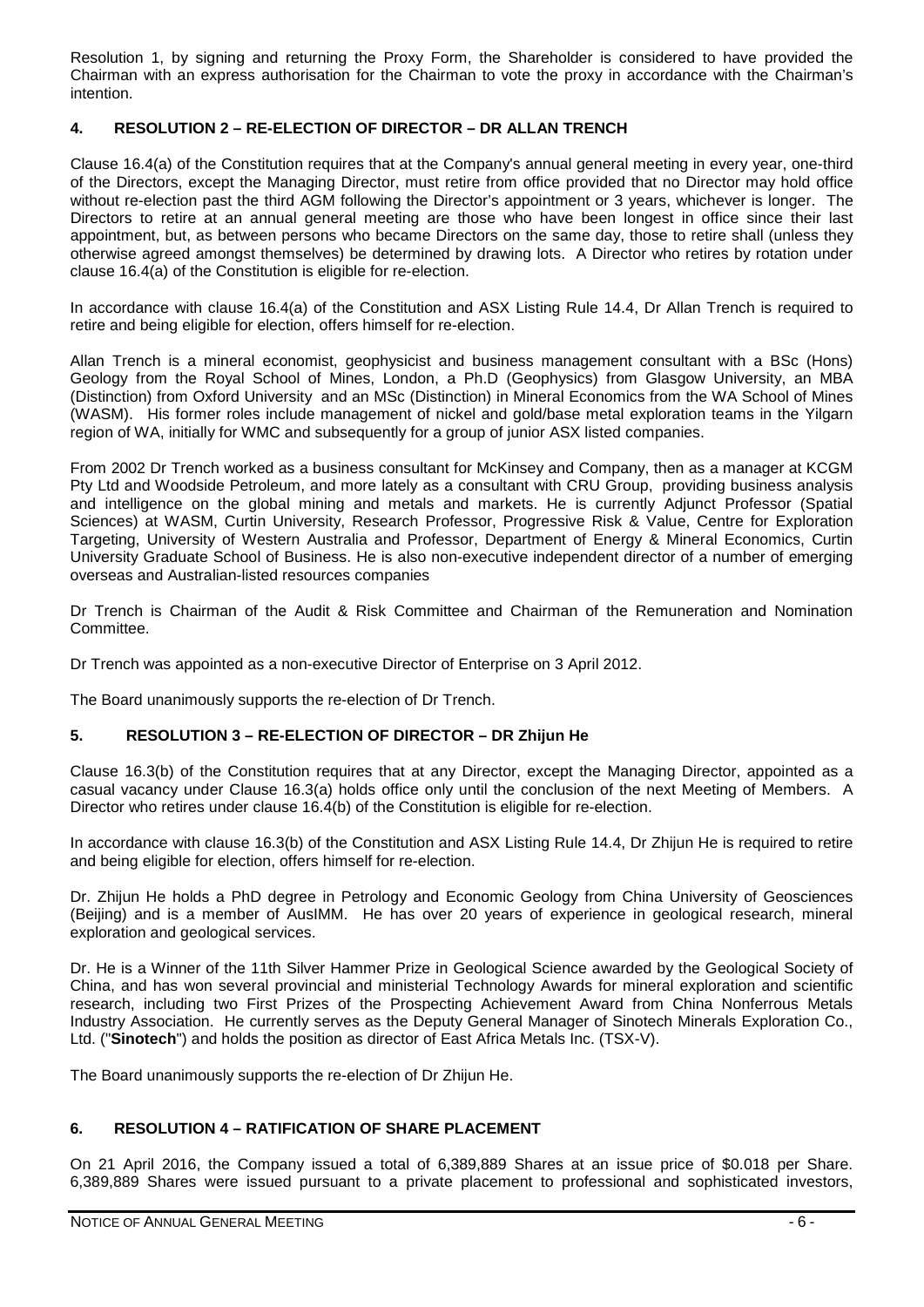including the Company's largest shareholder SinoTech as announced to ASX on 21 July 2016 raising approximately \$115,000 (before costs).

The Company issued these Shares under its available placement capacity pursuant to Listing Rule 7.1.

Resolution 4 seeks Shareholder approval pursuant to Listing Rule 7.4 to ratify the issue of the 6,389,889 Shares issued on 21 April 2016 pursuant to Listing Rule 7.1.

Under Chapter 7 of the Listing Rules there are limitations on the capacity of a company to enlarge its capital by the issue of equity securities without shareholder approval. Listing Rule 7.1 provides that a company must not, subject to certain exceptions, issue during any 12 month period any equity securities, including securities with rights of conversion to equity (such as Options), if the number of those securities exceeds 15% of the number of ordinary shares on issue at the commencement of that 12 month period.

Listing Rule 7.4 provides however that an issue under Listing Rule 7.1 is treated as having been made with Shareholder approval if each of the following applies:

- the issue did not breach Listing Rule 7.1; and
- Shareholders subsequently approve it.

This placement of Shares was within the Company's 15% limit and subsequent approval under Listing Rule 7.4 is now being sought in order to reinstate the 15% limit.

In accordance with Listing Rule 7.5 the following information is provided in relation to Resolution 3:

#### **Number of Shares Issued**: 6,389,889 Shares.

**Issue Price**: \$0.018 per Share.

**Terms**: The Shares rank equally in all respects with the existing Shares on issue.

**Allottees**: 6,389,889 Shares were issued to professional and sophisticated investors, including the Company's major shareholder SinoTech.

**Use of Funds**: The funds raised from the placement are being used to progress copper-gold exploration at the Company's Doolgunna project.

**Date of Issue**: 21 April 2016.

**Voting Exclusion**: An appropriate voting exclusion statement is included in the Notice of Annual General Meeting.

The Directors recommend that the Shareholders vote in favour of this Resolution.

## **7. RESOLUTIONS 5 AND 6: APPROVAL OF ISSUE OF SHARES IN LIEU OF OUTSTANDING DIRECTORS' FEES TO DR JINGBIN WANG AND DR ALLAN TRENCH**

## **7.1 Background**

Resolutions 5 and 6 seek Shareholder approval in accordance with Listing Rule 10.11 for issue of Shares to Enterprise Directors Dr Wang and Dr Trench (or their nominees). This issue of Shares provides a means by which the Company can satisfy 50% of the outstanding Directors' fees for the period 1 January 2016 to 31 December 2016 owed to Dr Wang (up to the date of his resignation on 12 October 2016) and Dr Trench thereby preserving the Company's cash resources for application in other areas.

## **7.2 Details of Shares to be issued**

It is proposed under Resolutions 5 and 6 that Shares be issued to Dr Wang and Dr Trench (or their nominees) in lieu of outstanding Directors' fees as set out in the table below. The number of Shares proposed to be issued is such number of Shares which equates to the Directors Fees Outstanding divided by either:

- (a) a deemed issue price per Share representing the five day volume weighted average market price (VWAP) for the Company's Shares calculated over the five trading days on which trades in the Company's Shares occurred immediately before the date of this Notice of Annual General Meeting or
- (b) a deemed issue price equal to the closing share price immediately prior to the date of issue of the Shares,

whichever is the lower deemed issue price.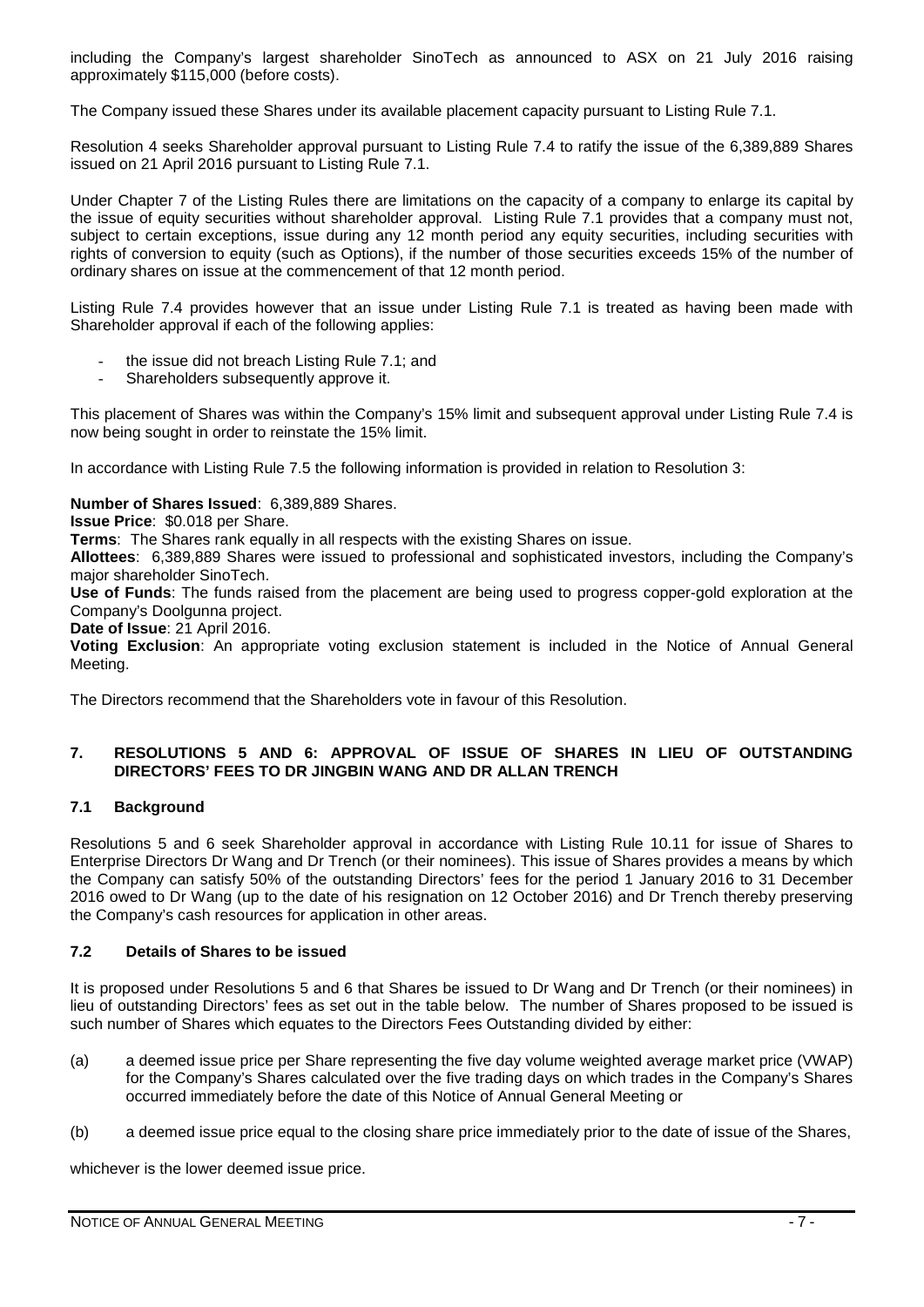This issue of Shares will satisfy 50% of the Directors' fees owed to Dr Wang and Dr Trench for the period 1 January 2016 to 31 December 2016 (in the case of Dr Wang up to the date of his resignation on 11 October 2016). The remaining 50% has already been paid/will be paid to these Directors in cash.

| <b>Name</b>  | <b>Director Fees</b><br>Outstanding | 5 day VWAP deemed<br><b>Issue Price per Share</b> | <b>Maximum Number of</b><br><b>Shares to be Issued</b><br>based on 5 day VWAP |
|--------------|-------------------------------------|---------------------------------------------------|-------------------------------------------------------------------------------|
| Jingbin Wang | \$21,880                            | 1.7 cents                                         | 1,287,058                                                                     |
| Allan Trench | \$21,749                            | 1.7 cents                                         | 1,279,352                                                                     |

**<sup>1</sup>**The deemed issue price is equal to the five day VWAP for the Company's Shares calculated over the five trading days on which trades in the Company's Shares occurred immediately before the date of this Notice of General Meeting (this will be recalculated at the date of the issue of the securities).

## **7.3 Reason approval required**

Shareholder approval is required under Listing Rule 10.11 because the current Directors Dr Wang (who resigned from the board on 11 October 2016) and Dr Trench are all Related Parties of the Company.

Listing Rule 10.11 provides that a company must not issue equity securities to a Related Party without the approval of shareholders. Pursuant to Listing Rule 7.2 exception 14, where approval under Listing Rule 10.11 is obtained, approval is not required under Listing Rule 7.1 and the issue of securities will not be included in the Company's 15% limit.

## **7.4 Specific information required by Listing Rule 10.13**

In accordance with Listing Rule 10.13 the following information is provided in relation to Resolutions 5 and 6:

**Maximum Number of Shares to be Issued**: A maximum number of Shares proposed to be issued, comprising the following:

(a) Shares to be issued to Dr Wang (or nominee) pursuant to Resolution 5 (refer above table); and

(b) Shares to be issued to Dr Trench (or nominee) pursuant to Resolution 6 (refer above table).

**Issue Price**: The Shares will be issued for a deemed issue price which is the lower of the amount per Share being the five VWAP for the Company's Shares calculated over the five trading days on which trades in the Company's Shares occurred immediately before the date of this Notice of General Meeting, and, the closing share price immediately prior to the date of issue of the Shares.

**Relationship with the Company**: The Shares to be issued pursuant to Resolutions 5 and 6 are to be issued to Dr Wang and Dr Trench (or their respective nominees), each of whom are Directors of the Company.

**Terms:** The Shares to be issued will rank equally in all respects with the existing Shares on issue. The Company will apply to ASX for official quotation of the Shares.

**Intended Use of Funds**: The Shares are being issued at a deemed issue price to be calculated per Share in lieu of 50% of Dr Wang's and Dr Trench's Directors' fees for the period 1 January 2016 to 31 December 2016 amounting to \$21,880 for Dr Wang (up to the date of his resignation on 12 October 2016) and \$21,749 for Dr Trench and consequently no funds will be raised by the issue. The issue of Shares provides a means by which the Company can satisfy 50% of Dr Wang's and Dr Trench's Directors' fees for the period 1 January 2016 to 31 December 2016 (or 12 October 2016 in the case of Dr Wang) whilst preserving the Company's cash resources for application in other areas.

**Date of Issue**: The issue of Shares under Resolutions 5 and 6 will occur no later than 1 month after approval of the Resolution or such later date to the extent permitted by an ASX waiver of the Listing Rules.

**Voting Exclusion**: An appropriate voting exclusion statement for Resolutions 5 and 6 is included in the Notice of Annual General Meeting.

Other than the information above and otherwise in this Explanatory Statement, the Company believes that there is no other information that would be reasonably required by Shareholders to consider Resolutions 5 and 6.

Given Dr Wang and Dr Trench, Related Parties of the Company, have an interest in Resolutions 5 and 6, they believe it inappropriate to make a recommendation on the Resolutions. Managing Director, Dermot Ryan, and Dr He recommends shareholders vote in favour of Resolutions 5 and 6.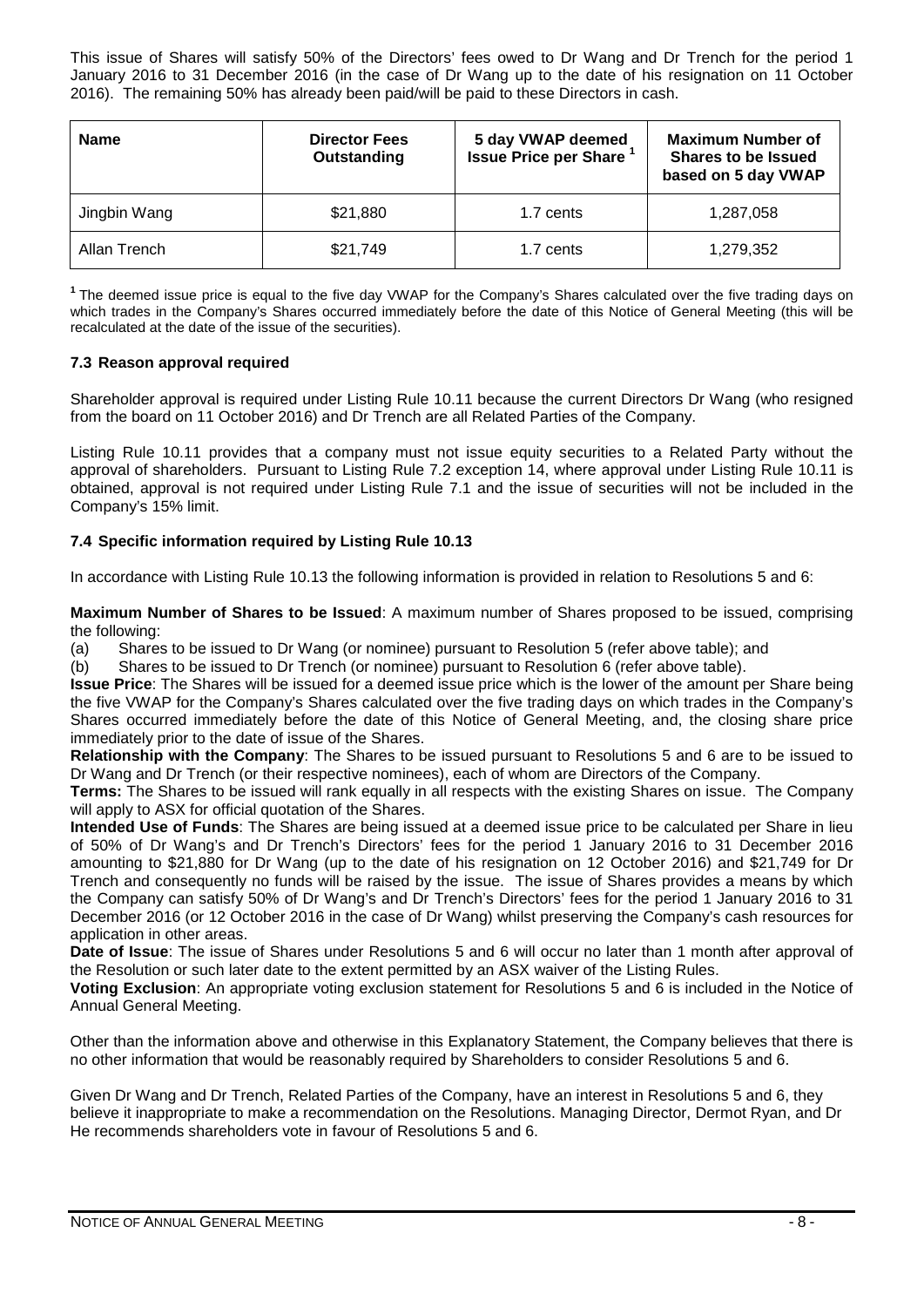## **8. DEFINITIONS**

In this Explanatory Statement:

**Annual General Meeting** means the meeting of the Shareholders convened for the purposes of considering the Resolutions contained in the Notice of Annual General Meeting.

**ASX** means the Australian Securities Exchange or ASX Limited (ABN 98 008 624 691), as the context requires.

**Board** means the Board of Directors of the Company.

**Closely Related Party** of a member of the Key Management Personnel means:

(a) a spouse or child of the member;

- (b) a child of the member's spouse;
- (c) a dependent of the member or the member's spouse;
- (d) anyone else who is one of the member's family and may be expected to influence the member, or be influenced by the member, in the member's dealing with the entity;
- (e) a company the member controls; or
- (f) a person prescribed by the *Corporations Regulations 2001 (Cth*).

**Company** means Enterprise Metals Limited, ACN 123 567 073.

**Corporations Act** means the Corporations Act 2001 (Cth).

**Director** means a director of the Company.

**Enterprise** means Enterprise Metals Limited, ACN 123 567 073.

**Equity Securities** has the same meaning as in the Listing Rules.

**Explanatory Statement** means the explanatory statement accompanying the Notice of Annual General Meeting.

**Key Management Personnel** has the same meaning as in the accounting standards and broadly includes those persons having authority and responsibility for planning, directing and controlling the activities of the Company, directly or indirectly, including any Director (whether executive or otherwise) of the Company.

**Listing Rules** means the listing rules of the ASX.

**Notice of Annual General Meeting or Notice** means the notice convening the Annual General Meeting accompanying this Explanatory Statement.

**Option** means an option to acquire a Share in the Company.

**Proxy Form** means the form of proxy accompanying this Notice of Annual General Meeting.

**Related Party** means a party so defined by section 228 of the Corporations Act.

**Remuneration Report** means the remuneration report set out in the Directors' report section of the Company's annual financial report for the year ended 30 June 2016.

**Resolution** means a resolution proposed to be passed at the Annual General Meeting and contained in the Notice of Annual General Meeting.

**Section** means a section of the Notice of Annual General Meeting.

**Share** means a fully paid ordinary share in the capital of the Company.

**Shareholder** means a person entered in the Company's register as a holder of a Share.

**WST** means Western Standard Time.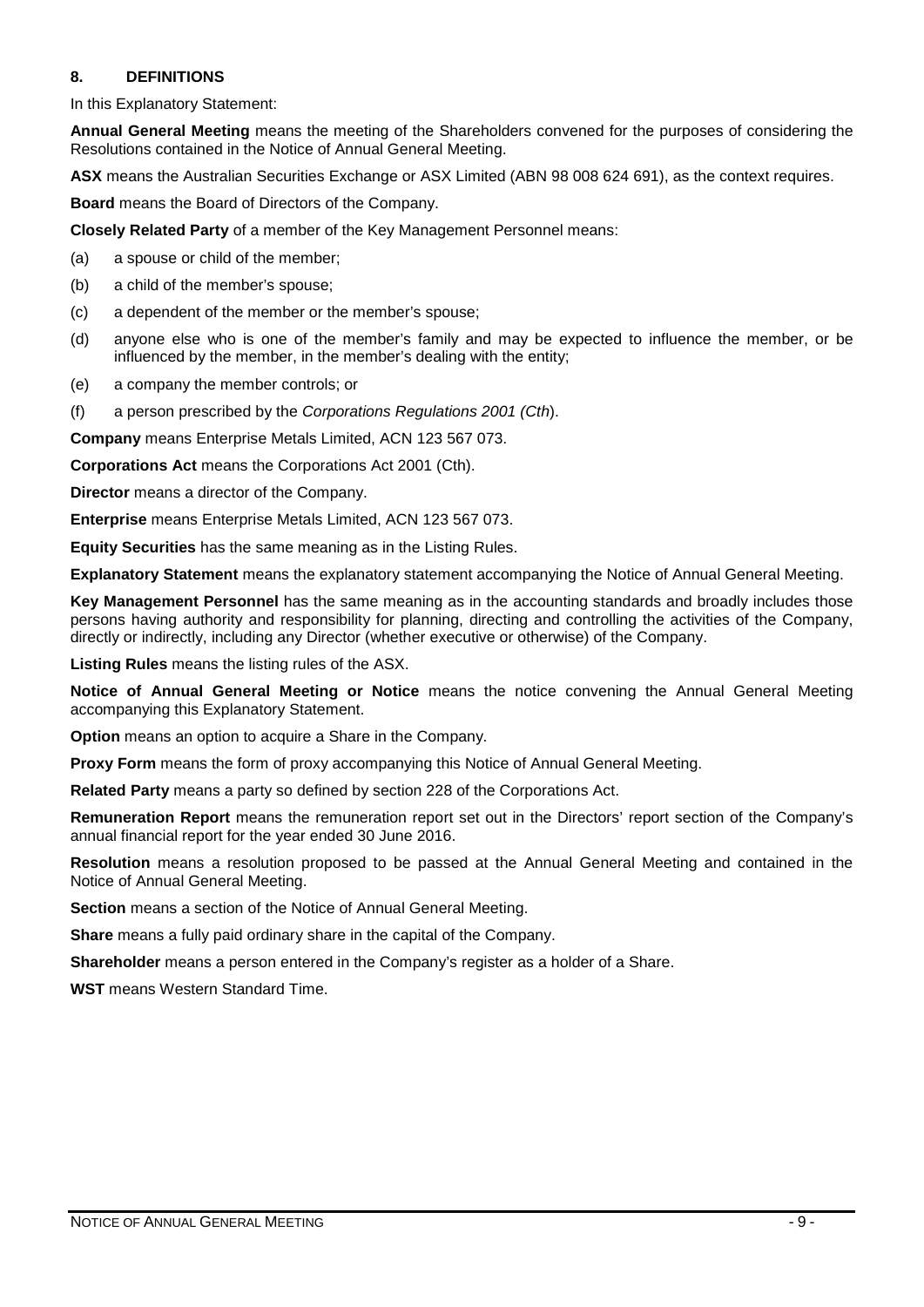<INSERT NAME> <INSERT ADDRESS> <INSERT ADDRESS> <INSERT ADDRESS> <INSERT ADDRESS>

## **Appointment of Proxy**

I/We being a member/s of Enterprise Metals Limited and entitled to attend and vote hereby appoint

| the Chairman<br>0R |  | <b>PLEASE NOTE:</b> Leave this box |
|--------------------|--|------------------------------------|
| of the Meeting     |  | blank if you have selected the     |
| (mark with an      |  | Chairman of the Meeting. Do not    |
| 'X'                |  | insert your own name(s).           |

or failing the person so named or, if no person is named, the Chairman of the Annual General Meeting, or the Chairman's nominee, as my/our proxy and to vote in accordance with the following directions, or, if no directions have been given, as the proxy sees fit, at the Annual General Meeting of Enterprise Metals Limited to be held at The Park Business Centre, 45 Ventnor Avenue, West Perth, Western Australia at 2.00pm on Wednesday, 30 November 2016 and at any postponement or adjournment thereof.

**The Chairman of the Meeting intends to vote undirected proxies in favour of each of the items of business.**

**I/We acknowledge that Resolution 1 and Resolutions 5 and 6 relate to the remuneration of Key Management Personnel, and that the Chairman intends to vote any undirected proxies in favour of this Resolution. I/We expressly authorise the Chairman to exercise my/our proxy even though Resolution 1 and Resolutions 5 and 6 are connected directly or indirectly with the remuneration of a member of the Key Management Personnel.**

# **Votes on items of business**

(Voting directions to your proxy – please mark **X** to indicate your directions)

|                                                                                                                                                  |                                                                                                                                                                 |                                                 | <b>FOR</b>                                             | <b>AGAINST</b> | ABSTAIN* |  |  |  |
|--------------------------------------------------------------------------------------------------------------------------------------------------|-----------------------------------------------------------------------------------------------------------------------------------------------------------------|-------------------------------------------------|--------------------------------------------------------|----------------|----------|--|--|--|
| <b>Resolution 1</b>                                                                                                                              | Adoption of Remuneration Report                                                                                                                                 |                                                 |                                                        |                |          |  |  |  |
|                                                                                                                                                  | <b>Resolution 2</b> Re-election of Dr Allan Trench                                                                                                              |                                                 |                                                        |                |          |  |  |  |
|                                                                                                                                                  | <b>Resolution 3</b> Re-election of Dr Zhijun He                                                                                                                 |                                                 |                                                        |                |          |  |  |  |
| <b>Resolution 4</b>                                                                                                                              | <b>Ratification of Share Placement</b>                                                                                                                          |                                                 |                                                        |                |          |  |  |  |
| <b>Resolution 5</b>                                                                                                                              |                                                                                                                                                                 | Approval to Issue Shares in Lieu of Fees - Wang |                                                        |                |          |  |  |  |
| <b>Resolution 6</b>                                                                                                                              | Approval to Issue Shares in Lieu of Fees - Trench<br>*If you mark the abstain box for a particular item, you are directing your proxy not to vote on that item. |                                                 |                                                        |                |          |  |  |  |
| Appointment of a second proxy<br>If two proxies are being appointed, the proportion of voting rights this proxy represents is<br>%.              |                                                                                                                                                                 |                                                 |                                                        |                |          |  |  |  |
| Authorised signature(s) This section must be signed in accordance with the instructions overleaf to enable<br>your directions to be implemented. |                                                                                                                                                                 |                                                 |                                                        |                |          |  |  |  |
|                                                                                                                                                  |                                                                                                                                                                 |                                                 |                                                        |                |          |  |  |  |
| <b>INDIVIDUAL/</b><br><b>SECURITY HOLDER 1</b><br>Individual/Sole Director and<br>Sole Company Secretary                                         |                                                                                                                                                                 | <b>SECURITY HOLDER 2</b><br><b>Director</b>     | <b>SECURITY HOLDER 3</b><br>Director/Company Secretary |                |          |  |  |  |
| <b>Contact Details</b>                                                                                                                           | <b>Name</b>                                                                                                                                                     |                                                 | Telephone                                              |                |          |  |  |  |